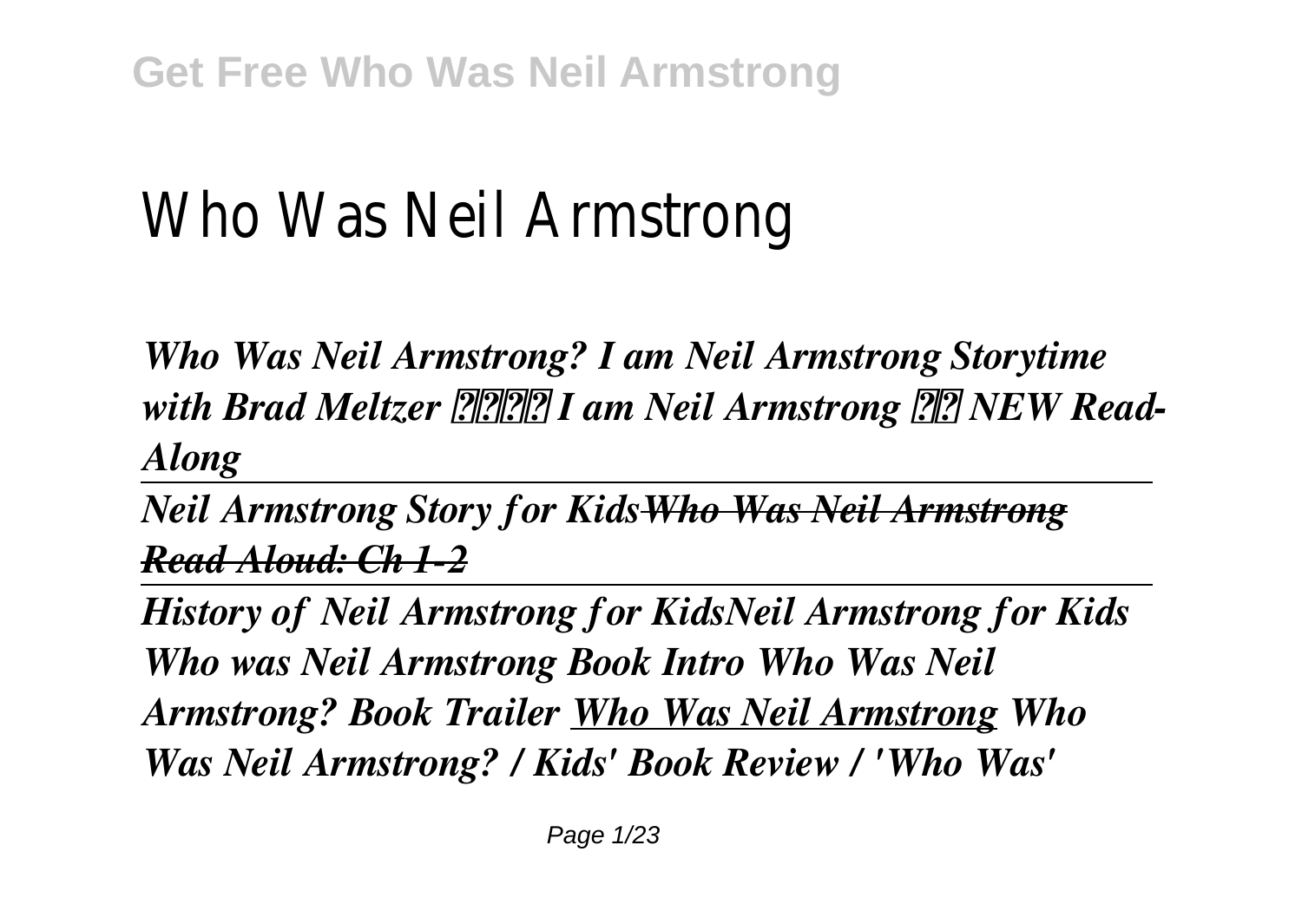*Series / Roberta Edwards Are the flags left on the moon still there? Neil Armstrong - interview Xavier Riddle and The Secret Museum | I am Julia Child / I am Neil Armstrong | PBS KIDS Neil Armstrong interview, BBC 1970. Apollo 11 - a Lego Story*

*Neil Armstrong: 5 Amazing Facts*

*Astronaut Neil Armstrong dead at 82Faster, Higher And More Secret Than The SR-71 Blackbird - The A-12 Oxcart How Would Guns Work In Space? Apollo 17: The Last Men on the Moon (Space Documentary) | Real Stories Who was Neal Armstrong chapter 6 Astronaut Neil Armstrong The Book Boys Read I Am Neil Armstrong on the Moon!Neil*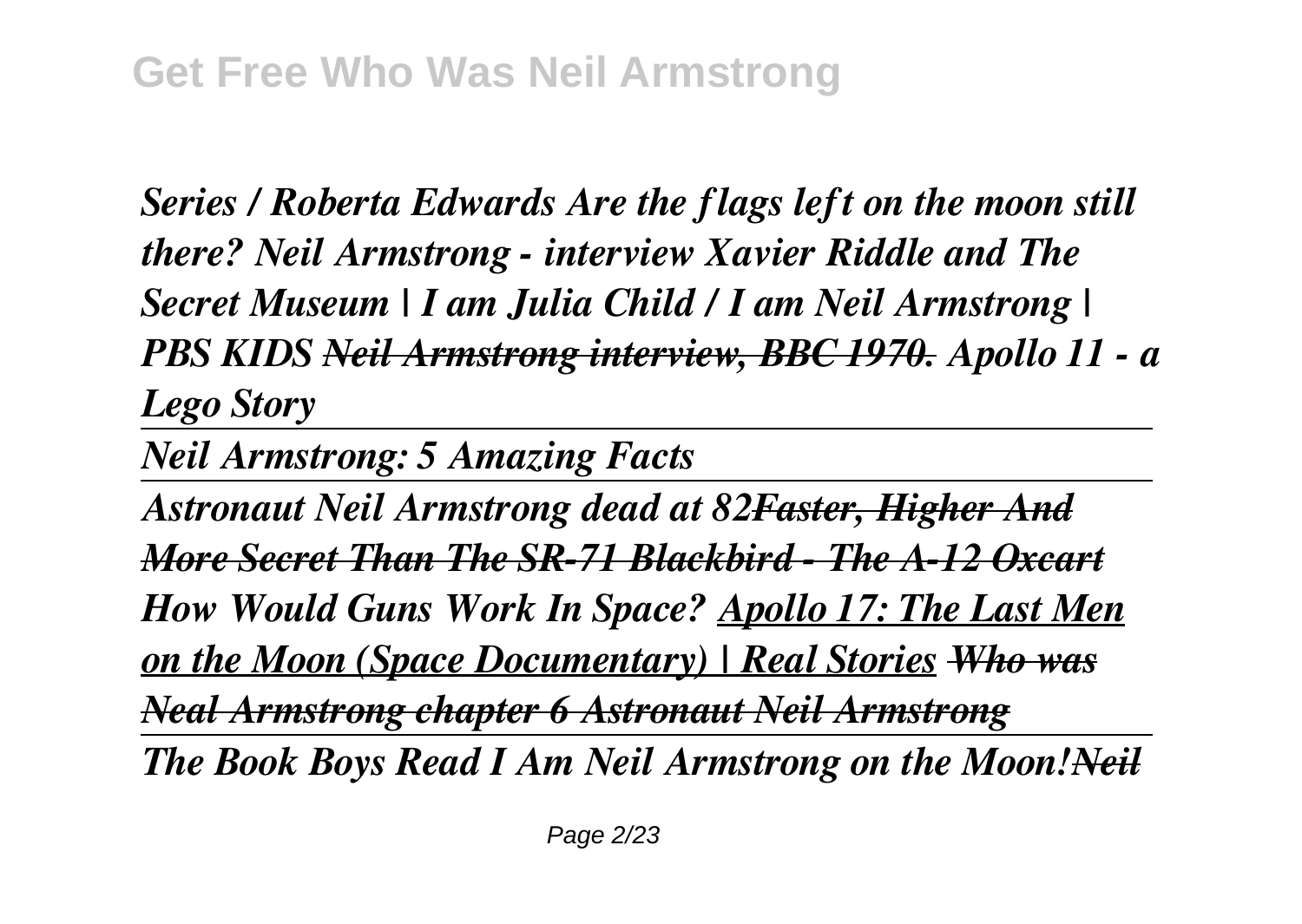## *Armstrong's Mission \"A Celebration of the Life of Neil Armstrong\"*

*Why Neil Armstrong's X-15 Test Flight 'Bounced' Off The AtmosphereWho Was Neil Armstrong Chapter 1 A Boy who loved Flying I am Neil Armstrong Neil Armstrong - First Moon Landing 1969 Who Was Neil Armstrong Neil Alden Armstrong (August 5, 1930 – August 25, 2012) was an American astronaut and aeronautical engineer, and the first person to walk on the Moon. He was also a naval aviator, test pilot, and university professor .*

*Neil Armstrong - Wikipedia Neil Armstrong, in full Neil Alden Armstrong, (born August* Page 3/23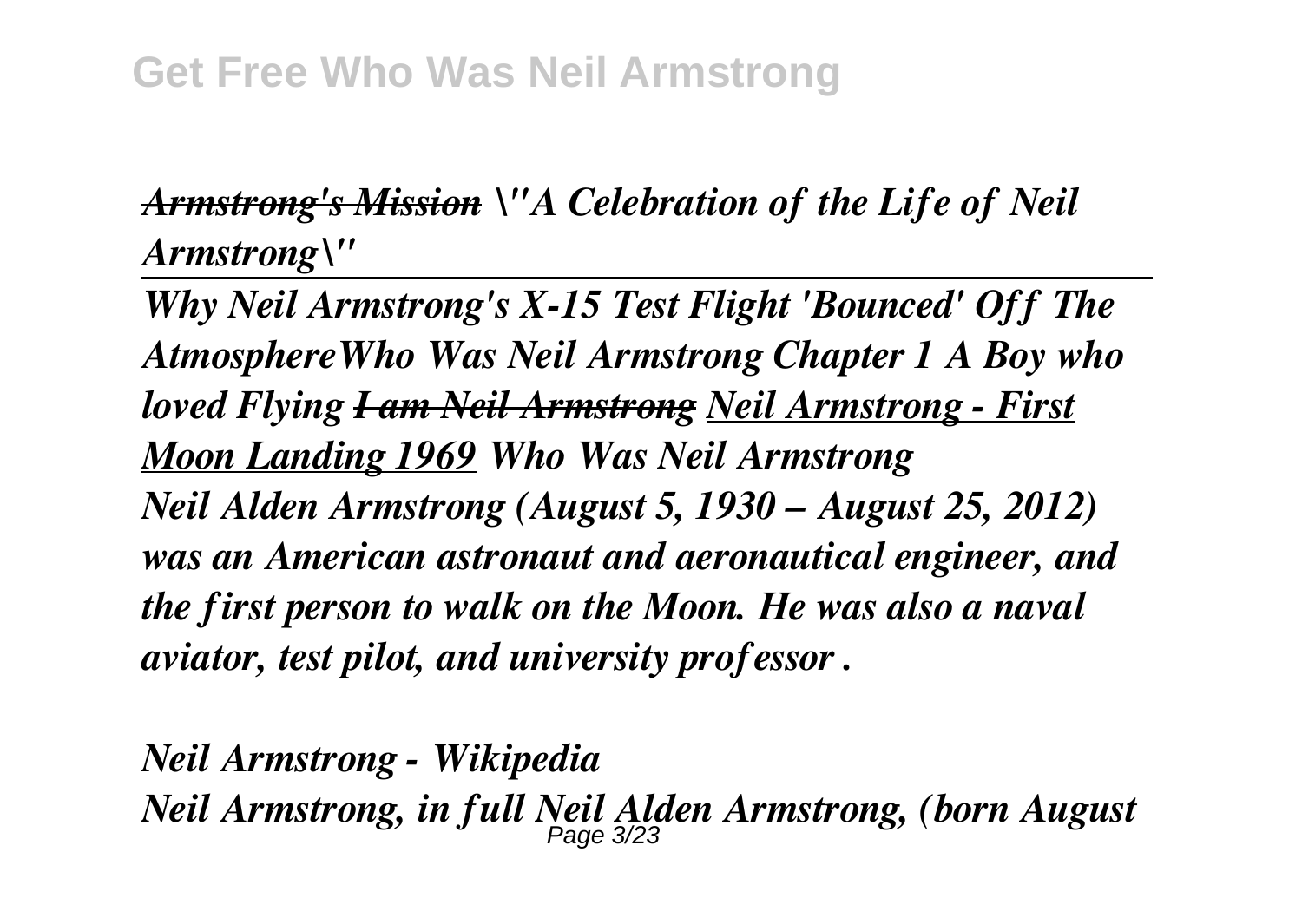*5, 1930, Wapakoneta, Ohio, U.S.—died August 25, 2012, Cincinnati, Ohio), U.S. astronaut, the first person to set foot on the Moon.*

*Neil Armstrong | Biography & Facts | Britannica Astronaut, military pilot and educator, Neil Armstrong made history on July 20, 1969, by becoming the first man to walk on the moon. Who Was Neil Armstrong? Neil Armstrong was born in Wapakoneta,...*

*Neil Armstrong - Daughter, Wife & Death - Biography Neil Armstrong became the first man to walk on the Moon in 1969. Find out more about his life with Bitesize KS1 History.* Page 4/23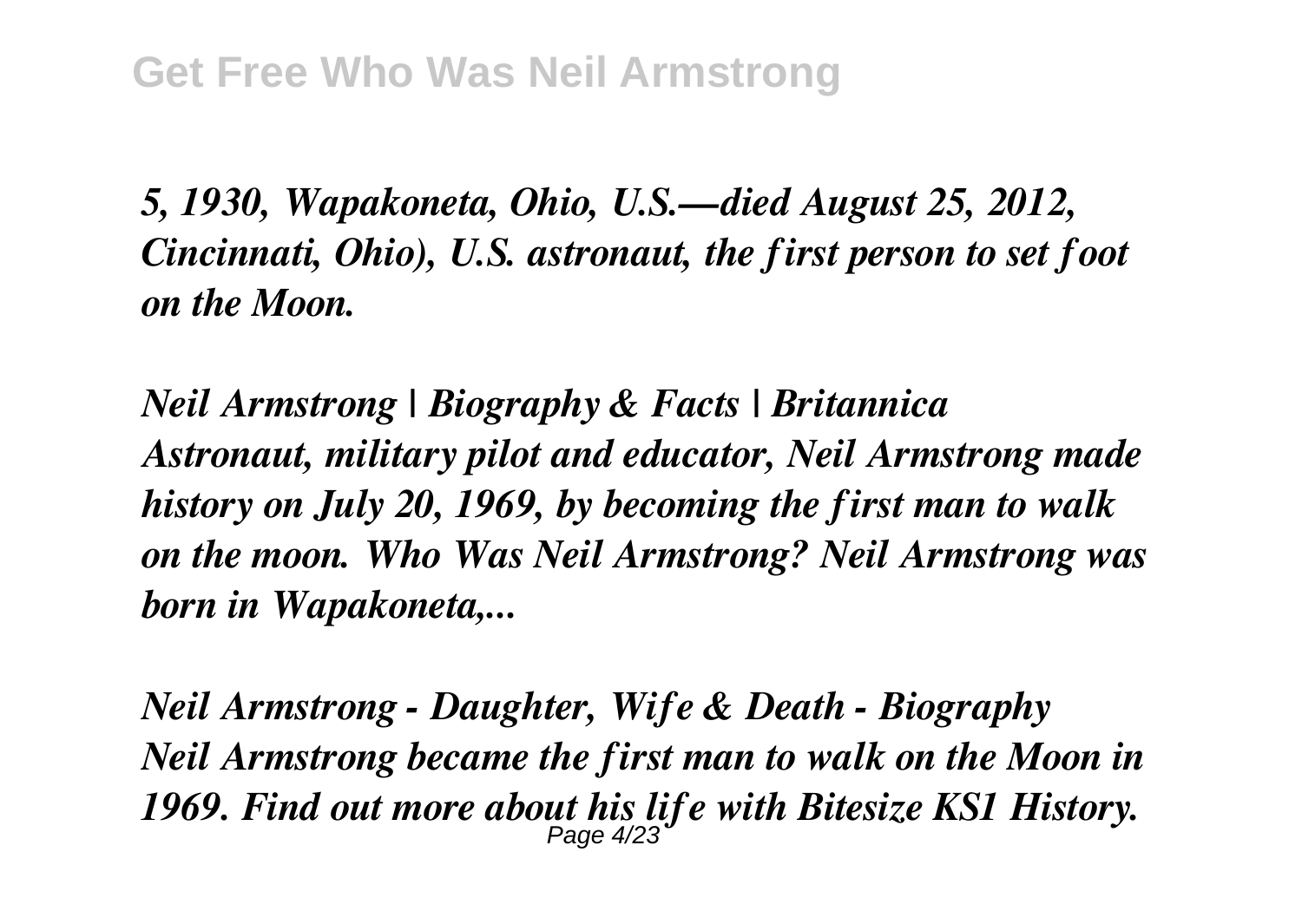*Who was Neil Armstrong? - BBC Bitesize Neil Armstrong was the first person to walk on the moon. He was an astronaut. He flew on two space missions. One was Apollo 11.*

*Who Was Neil Armstrong? | NASA*

*Neil A. Armstrong, the first man to walk on the moon, was born in Wapakoneta, Ohio, on August 5, 1930. He began his NASA career in Ohio. After serving as a naval aviator from 1949 to 1952, Armstrong joined the National Advisory Committee for Aeronautics (NACA) in 1955.*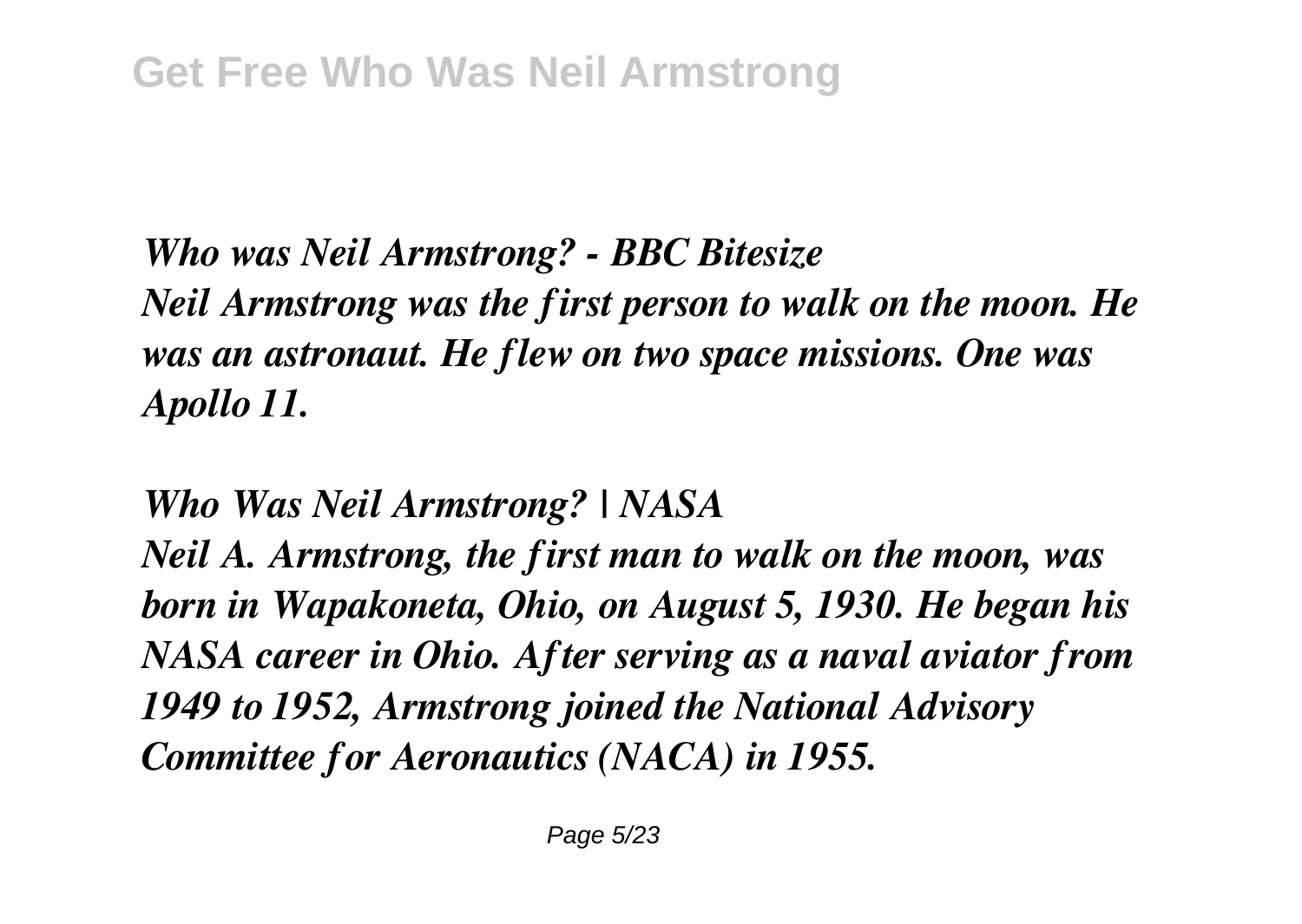*Biography of Neil Armstrong | NASA Neil Armstrong - Astronaut. Neil Armstrong fell in love with flying when his father took him for a ride in an aeroplane when he was six-years-old. As a boy, he loved to read about flying and built...*

*Neil Armstrong - Astronaut - BBC Bitesize Best known for: Being the first human to walk on the moon 1) Neil Armstrong was the first human to walk on the moon during the NASA (National Aeronautics and Space Administration) Apollo 11 mission on 20th July 1969. He completed the mission alongside co-pilots Edwin E. "Buzz" Aldrin and Michael Collins.* Page 6/23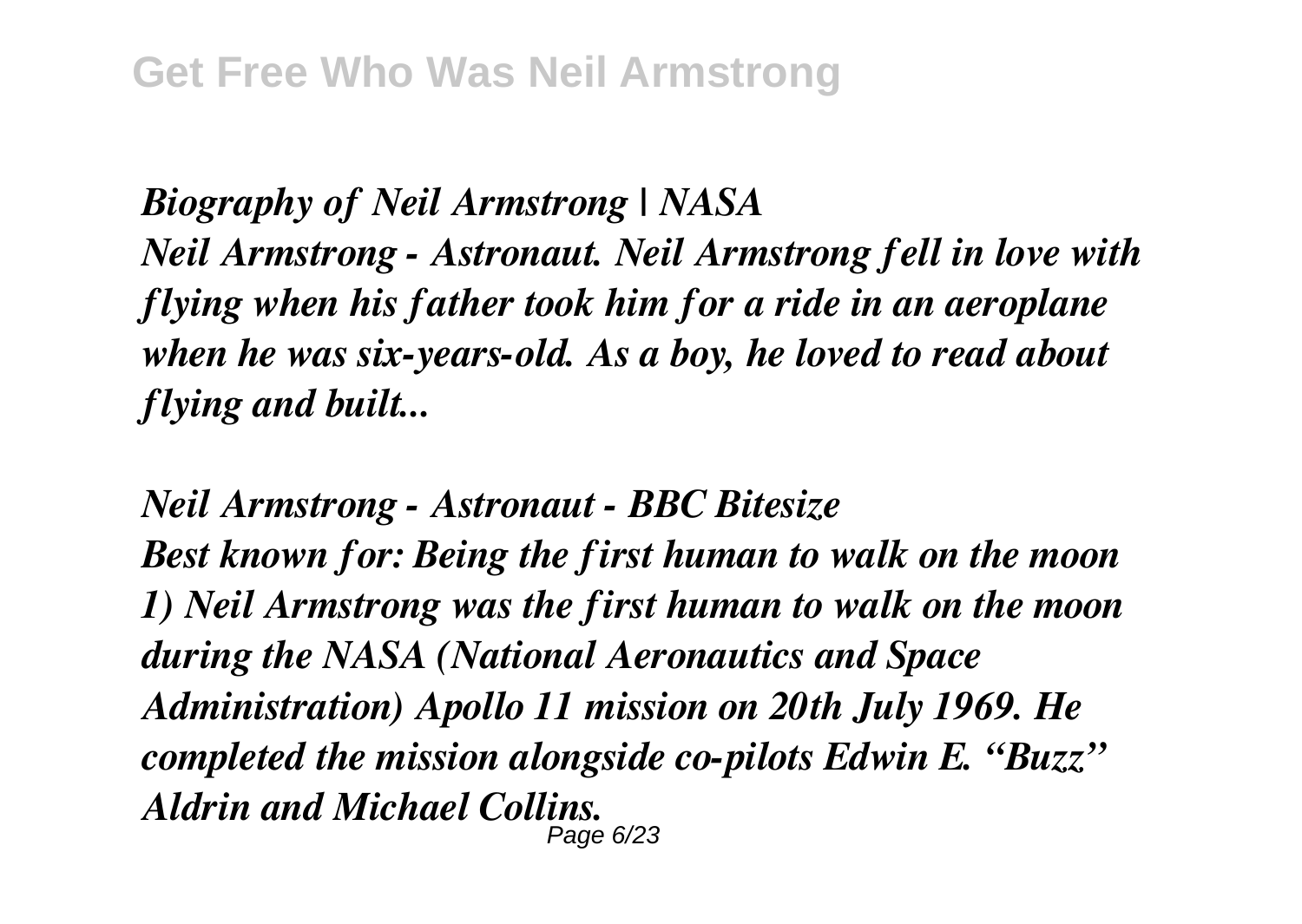*Neil Armstrong facts for kids | National Geographic Kids On July 20, 1969, NASA completed the seemingly impossible Apollo 11 mission to put the first two men – Neil Armstrong and Buzz Aldrin – on the Moon. Armstrong made history, jumping off the lunar...*

*Moon landing: Neil Armstrong's REAL reason for being 'very ...*

*Neil Armstrong was a NASA astronaut most famous for being the first person to walk on the moon, on July 20, 1969. Armstrong also flew on NASA's Gemini 8 mission in 1966. He retired from NASA in...* Page 7/23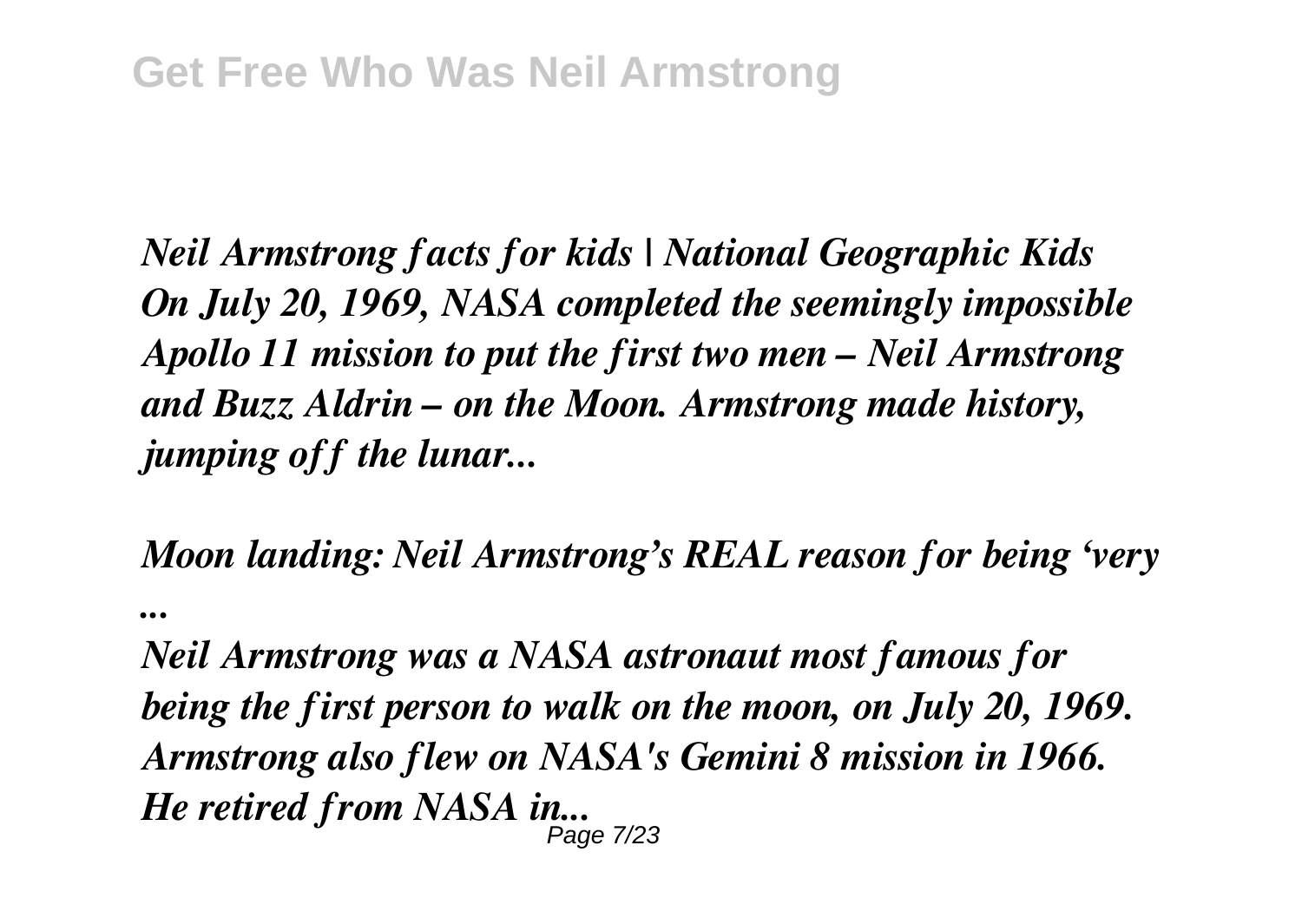*Neil Armstrong: First Man on the Moon | Space Neil Armstrong was a famous American astronaut, aeronautical engineer and University professor. He is most famous for being the first man to step foot on the moon - one of the greatest achievements in human history. He flew the Apollo 11 spacecraft to the Moon with alongside his crewmates Edward E "Buzz" Aldrin and Michael Collins.*

*Neil Armstrong Facts for Kids - Twinkl Neil Armstrong was the first man to walk on the Moon alongside astronaut Buzz Aldrin on July 20, 1969. The Apollo 11 Commander was often dubbed a "reluctant hero" who* Page 8/23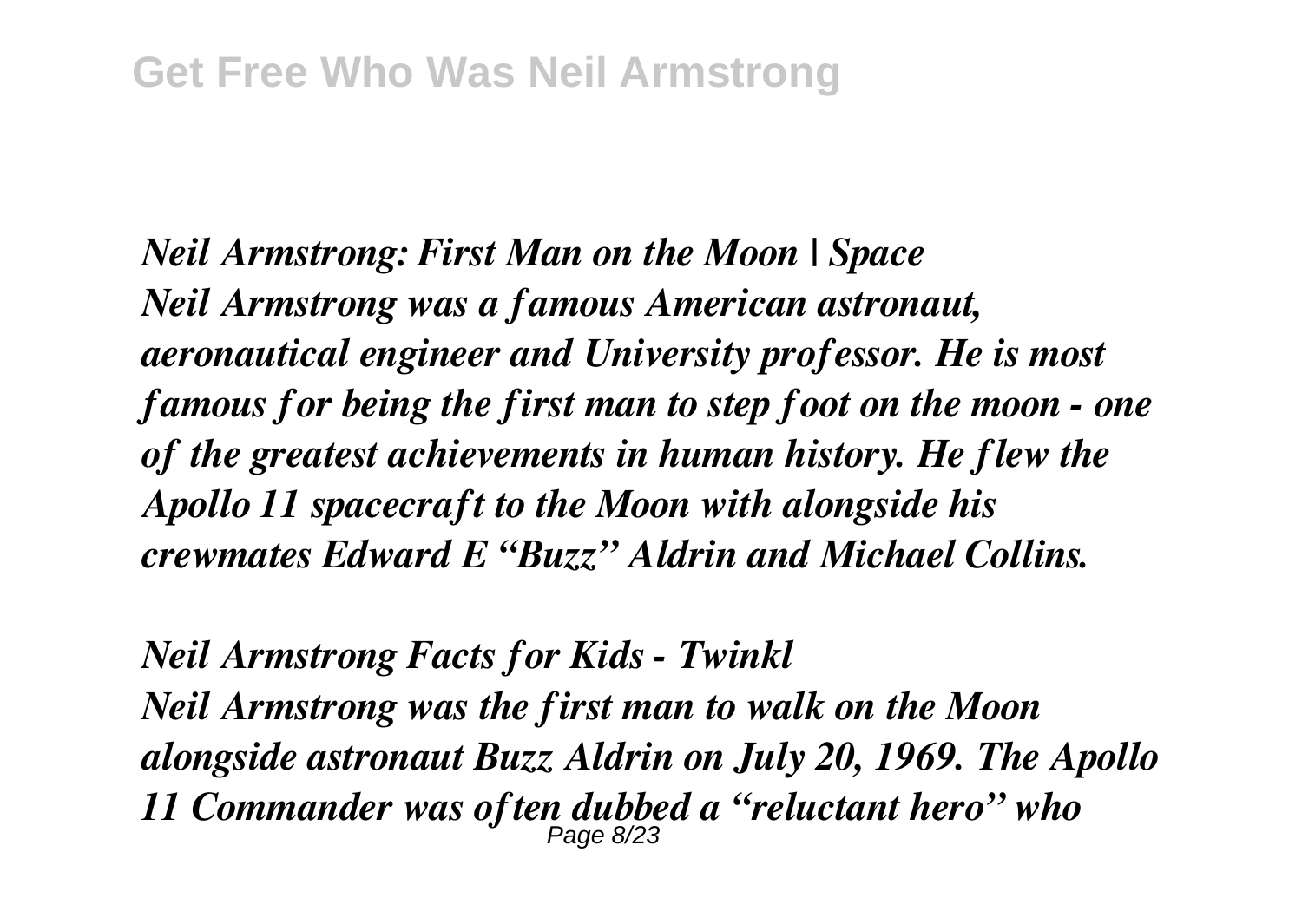### *cherished his privacy and...*

*Neil Armstrong tragedy: Astronaut's sister revealed Apollo ... Neil was born on August 5, 1930 in Wapakoneta, Ohio. His love for flying started at a young age when his father took him to an air show. From then on his goal was to become a pilot. At the age of 15, he got his pilot's license.*

*Explorers for Kids: Neil Armstrong - Ducksters A t 10:56 p.m. ET on July 20, 1969, the American astronaut Neil Armstrong put his left foot on the lunar surface and famously declared, "That's one small step for man, one giant leap for mankind."...*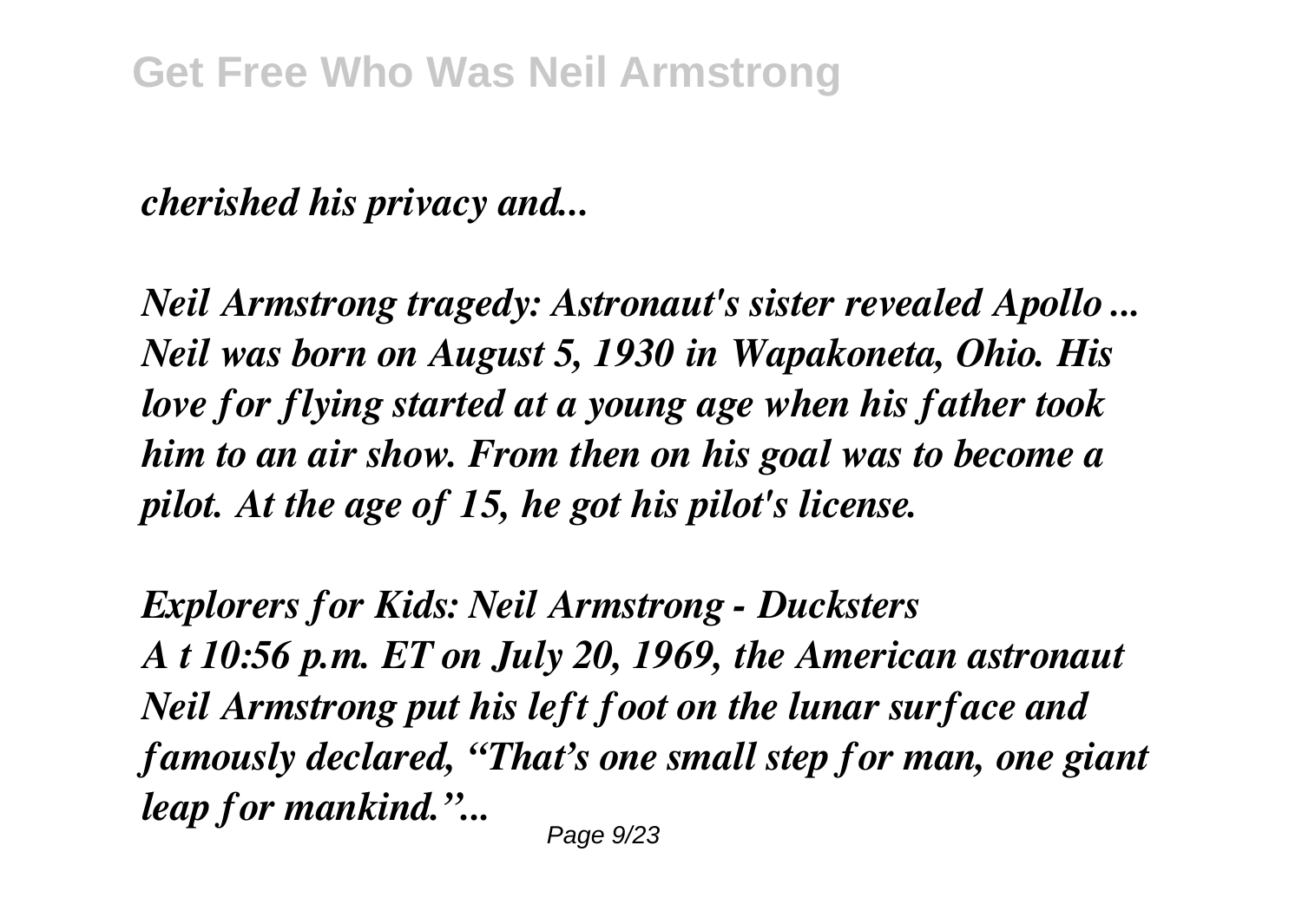*The History of Neil Armstrong's One Small Step for Man ... Neil Alden Armstrong (August 5, 1930 – August 25, 2012) was an American astronaut and engineer and is known as the first person to walk on the moon. On July 20, 1969, Neil Armstrong and Buzz Aldrin landed on the moon in a small spacecraft that had been sent to the moon using the Saturn V rocket. The mission was called Apollo 11.*

*Neil Armstrong - Simple English Wikipedia, the free ... Neil Alden Armstrong (5 August 1930 – 25 August 2012) was an American test pilot and astronaut, who was the commander of the Apollo 11 moon landing mission on July* Page 10/23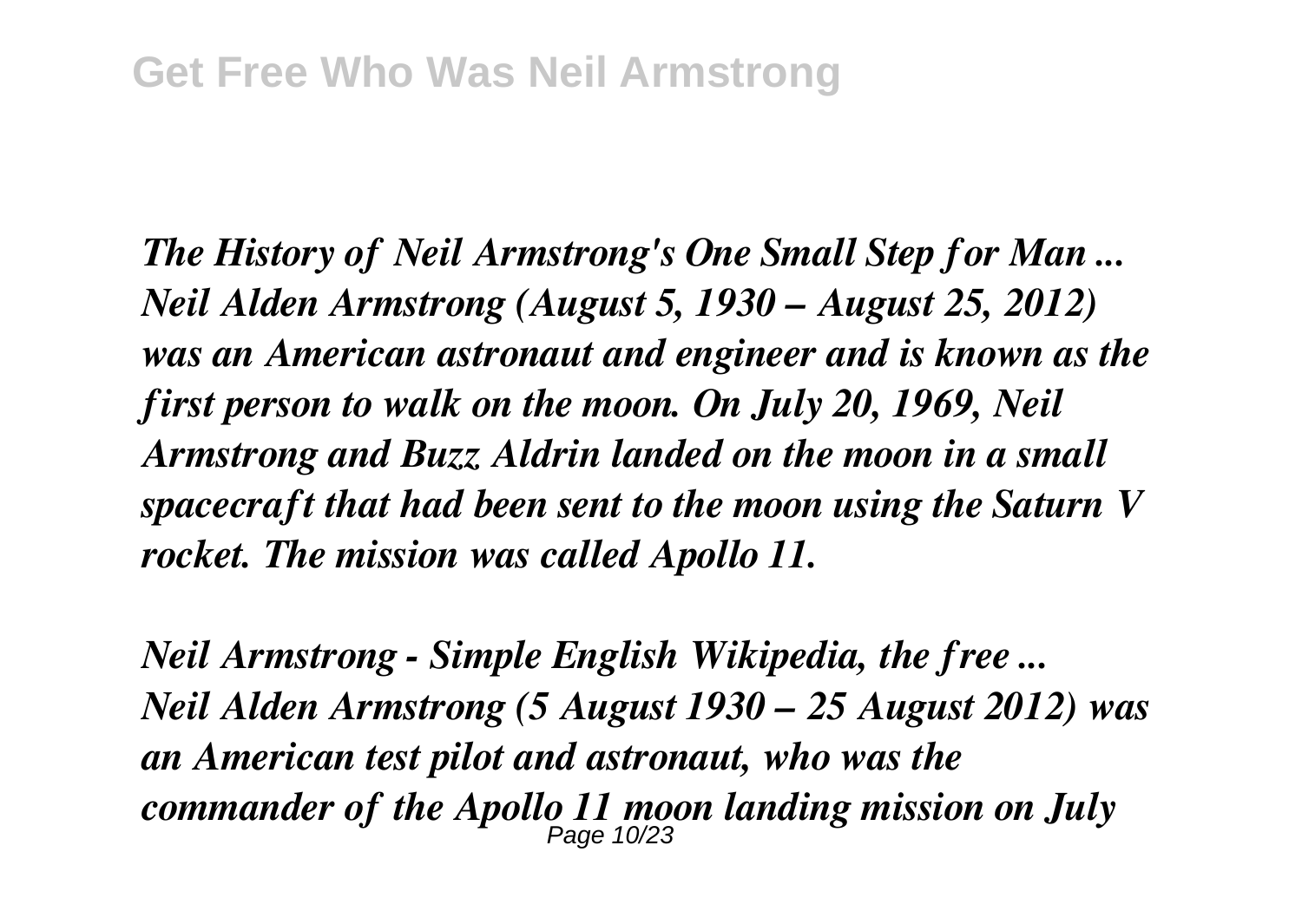*20, 1969, in which he and Buzz Aldrin were the first humans to land on the moon, and he was the first man to walk on the moon.*

*Neil Armstrong - Wikiquote Neil Armstrong, the first man to set foot on the moon, said, "That's one small step for man, one giant leap for mankind." ----- Si...*

*Neil Armstrong - First Moon Landing 1969 - YouTube Neil Armstrong, Actor: Kitty Hawk: The Wright Brothers' Journey of Invention. Neil Armstrong was born on August 5, 1930 in Wapakoneta, Ohio, USA as Neil Alden Armstrong.* Page 11/23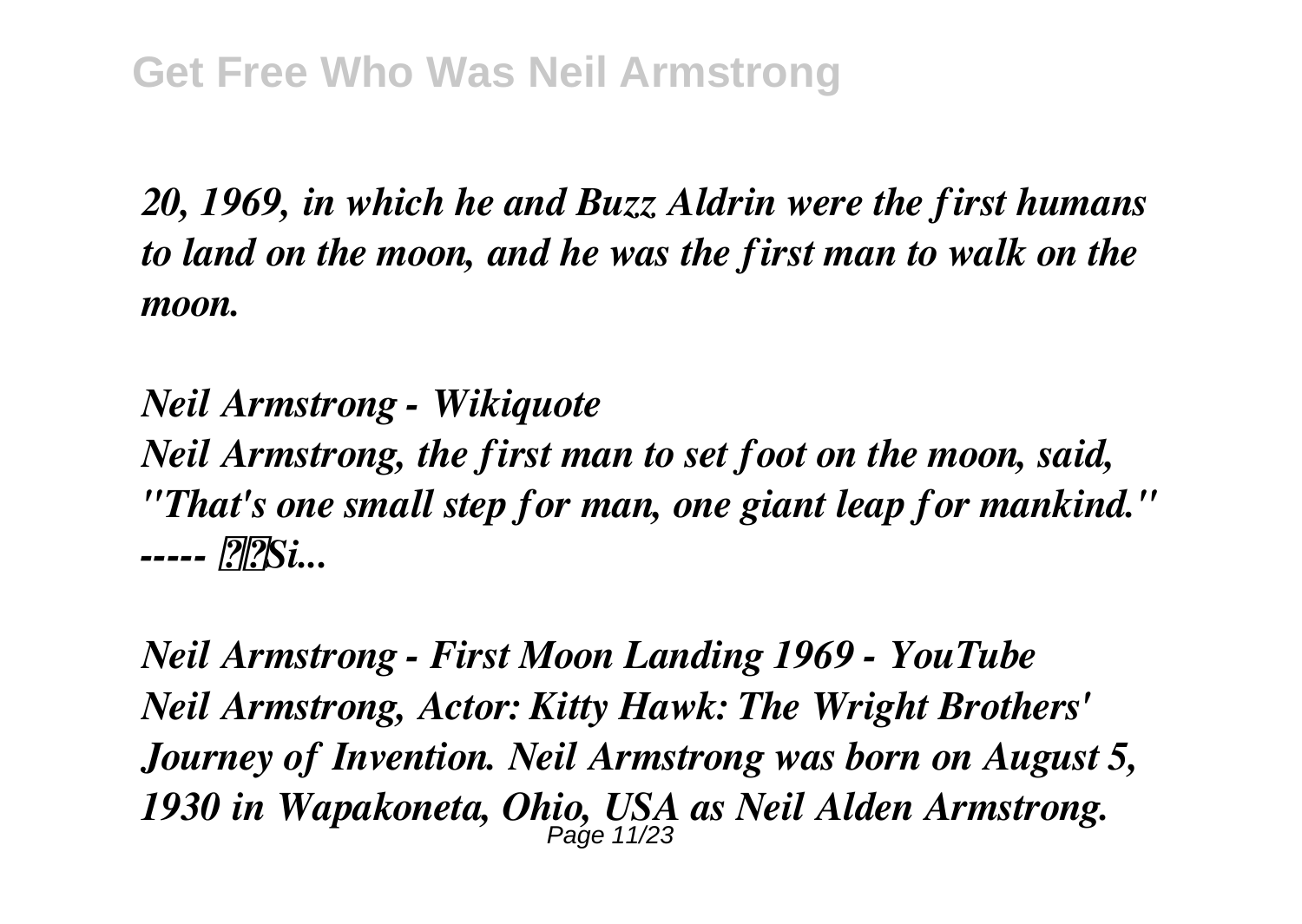*He was an actor, known for Kitty Hawk: The Wright Brothers' Journey of Invention (2003), Quantum Quest: A Cassini Space Odyssey (2010) and First Flights with Neil Armstrong (1991).*

*Who Was Neil Armstrong? I am Neil Armstrong Storytime* with Brad Meltzer **[2014]** I am Neil Armstrong **[2014]** NEW Read-*Along*

*Neil Armstrong Story for KidsWho Was Neil Armstrong Read Aloud: Ch 1-2*

*History of Neil Armstrong for KidsNeil Armstrong for Kids* Page 12/23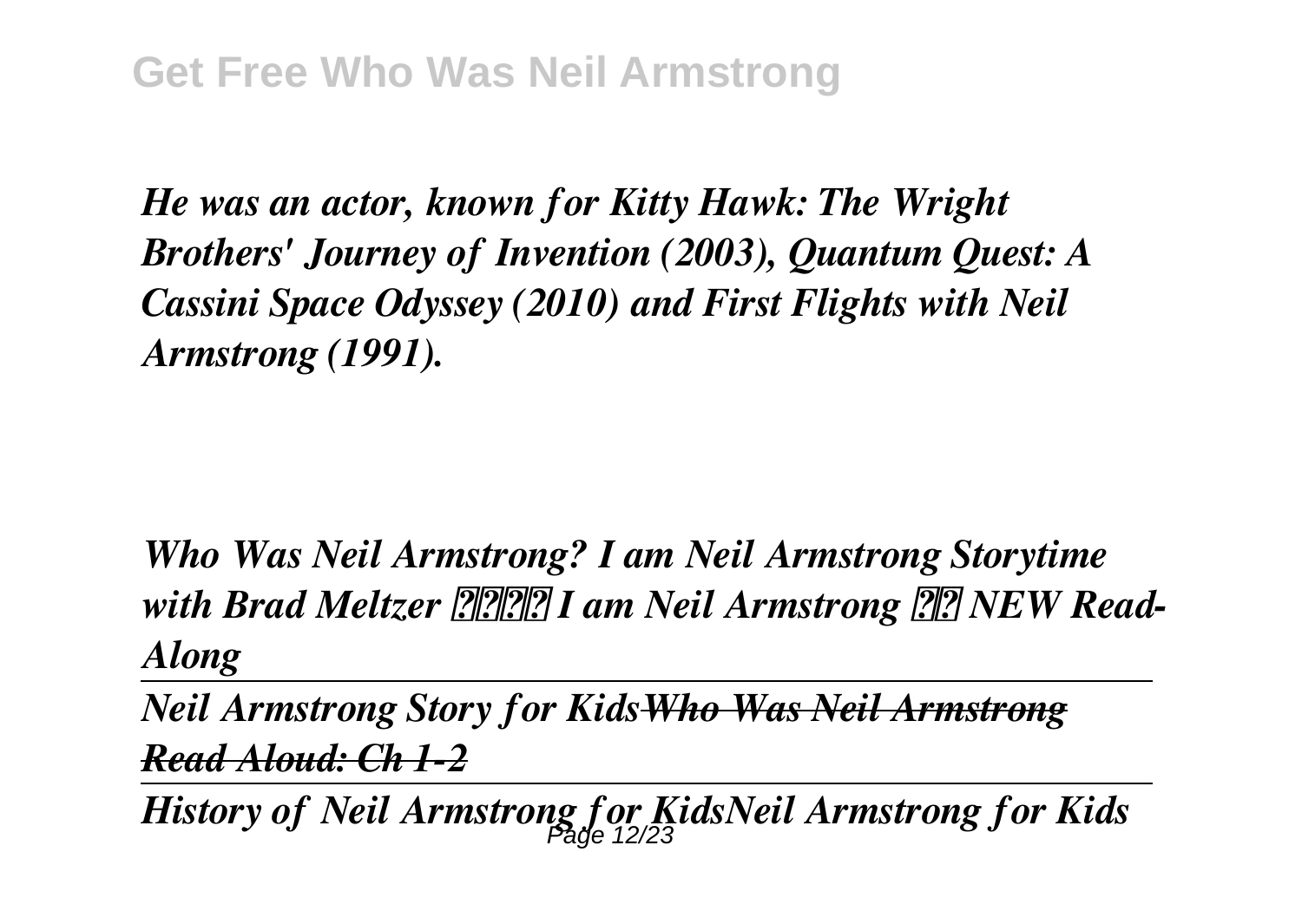*Who was Neil Armstrong Book Intro Who Was Neil Armstrong? Book Trailer Who Was Neil Armstrong Who Was Neil Armstrong? / Kids' Book Review / 'Who Was' Series / Roberta Edwards Are the flags left on the moon still there? Neil Armstrong - interview Xavier Riddle and The Secret Museum | I am Julia Child / I am Neil Armstrong | PBS KIDS Neil Armstrong interview, BBC 1970. Apollo 11 - a Lego Story*

*Neil Armstrong: 5 Amazing Facts*

*Astronaut Neil Armstrong dead at 82Faster, Higher And More Secret Than The SR-71 Blackbird - The A-12 Oxcart How Would Guns Work In Space? Apollo 17: The Last Men on the Moon (Space Documentary) | Real Stories Who was* Page 13/23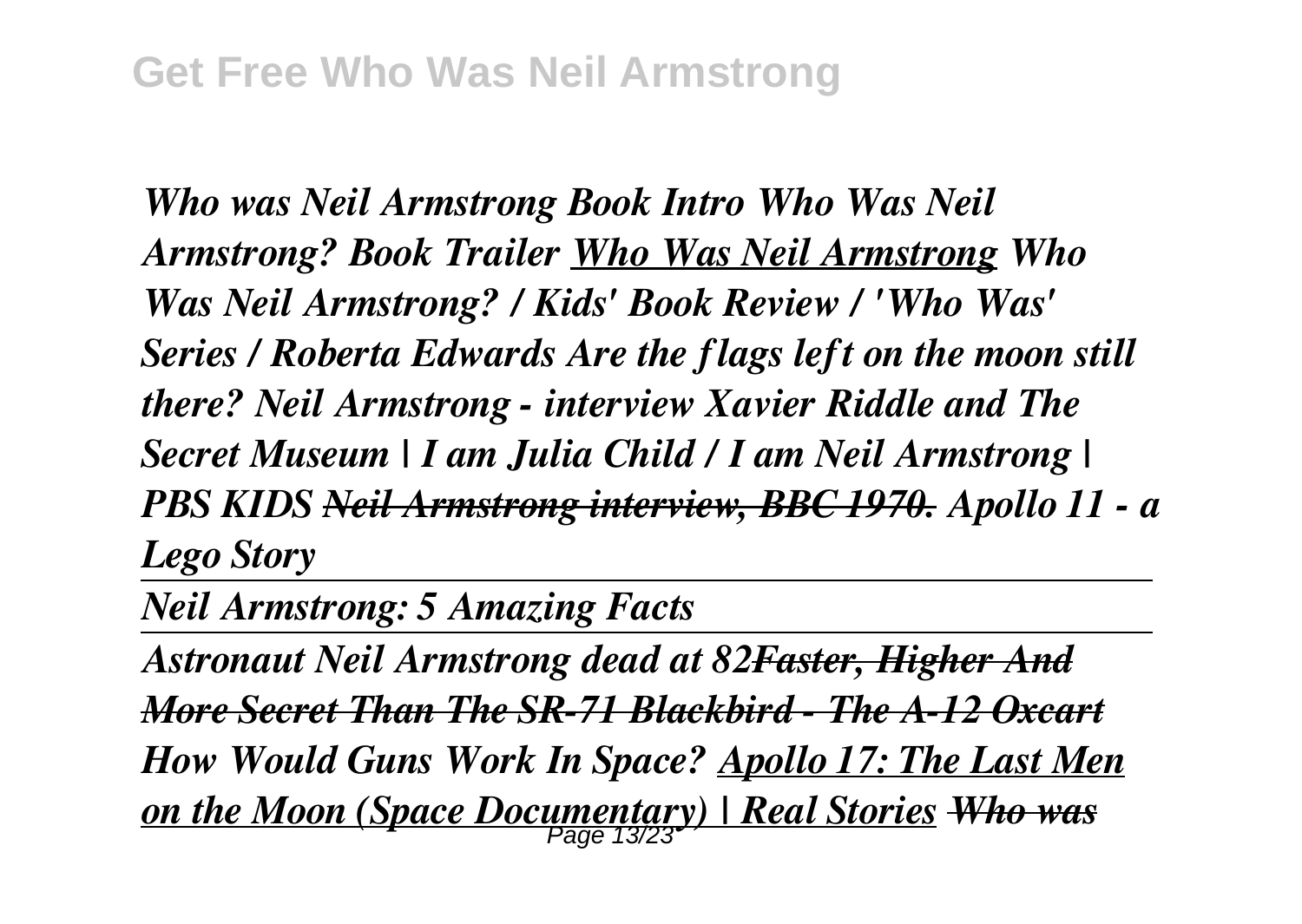## *Neal Armstrong chapter 6 Astronaut Neil Armstrong*

*The Book Boys Read I Am Neil Armstrong on the Moon!Neil Armstrong's Mission \"A Celebration of the Life of Neil Armstrong\"* 

*Why Neil Armstrong's X-15 Test Flight 'Bounced' Off The AtmosphereWho Was Neil Armstrong Chapter 1 A Boy who loved Flying I am Neil Armstrong Neil Armstrong - First Moon Landing 1969 Who Was Neil Armstrong Neil Alden Armstrong (August 5, 1930 – August 25, 2012) was an American astronaut and aeronautical engineer, and the first person to walk on the Moon. He was also a naval aviator, test pilot, and university professor .*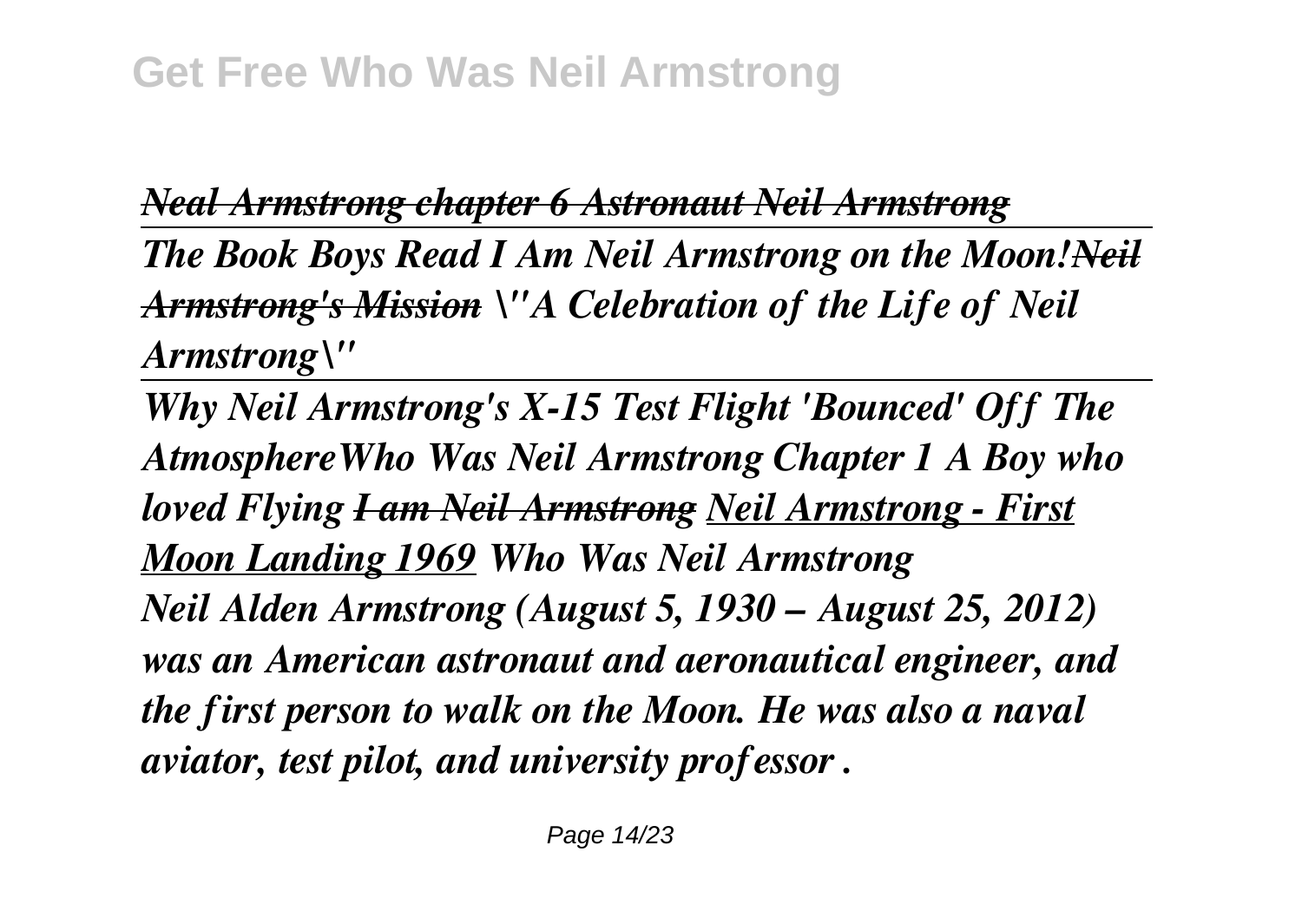*Neil Armstrong - Wikipedia Neil Armstrong, in full Neil Alden Armstrong, (born August 5, 1930, Wapakoneta, Ohio, U.S.—died August 25, 2012, Cincinnati, Ohio), U.S. astronaut, the first person to set foot on the Moon.*

*Neil Armstrong | Biography & Facts | Britannica Astronaut, military pilot and educator, Neil Armstrong made history on July 20, 1969, by becoming the first man to walk on the moon. Who Was Neil Armstrong? Neil Armstrong was born in Wapakoneta,...*

*Neil Armstrong - Daughter, Wife & Death - Biography* Page 15/23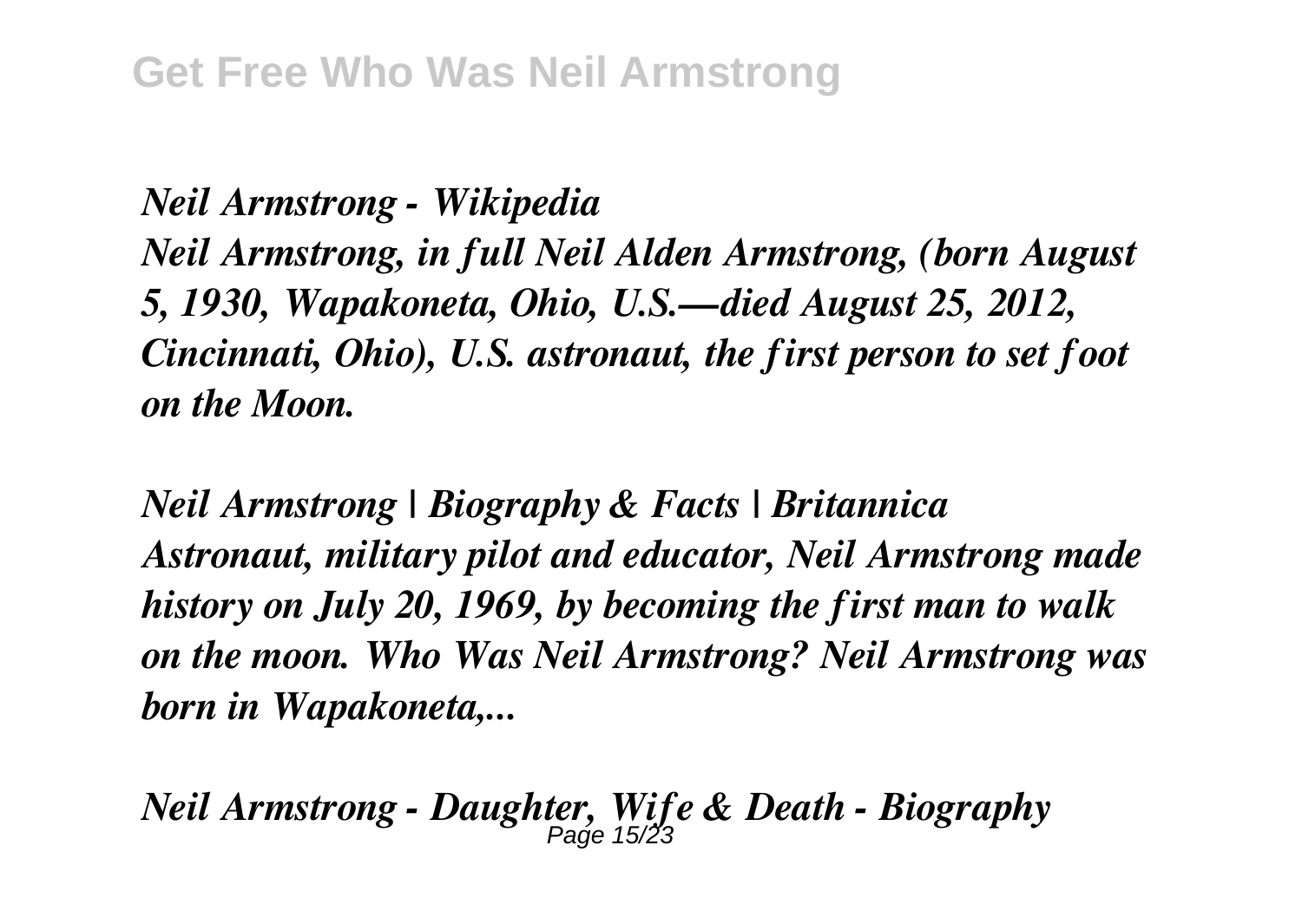*Neil Armstrong became the first man to walk on the Moon in 1969. Find out more about his life with Bitesize KS1 History.*

*Who was Neil Armstrong? - BBC Bitesize Neil Armstrong was the first person to walk on the moon. He was an astronaut. He flew on two space missions. One was Apollo 11.*

*Who Was Neil Armstrong? | NASA*

*Neil A. Armstrong, the first man to walk on the moon, was born in Wapakoneta, Ohio, on August 5, 1930. He began his NASA career in Ohio. After serving as a naval aviator from* 1949 to 1952, Armstrong joined the National Advisory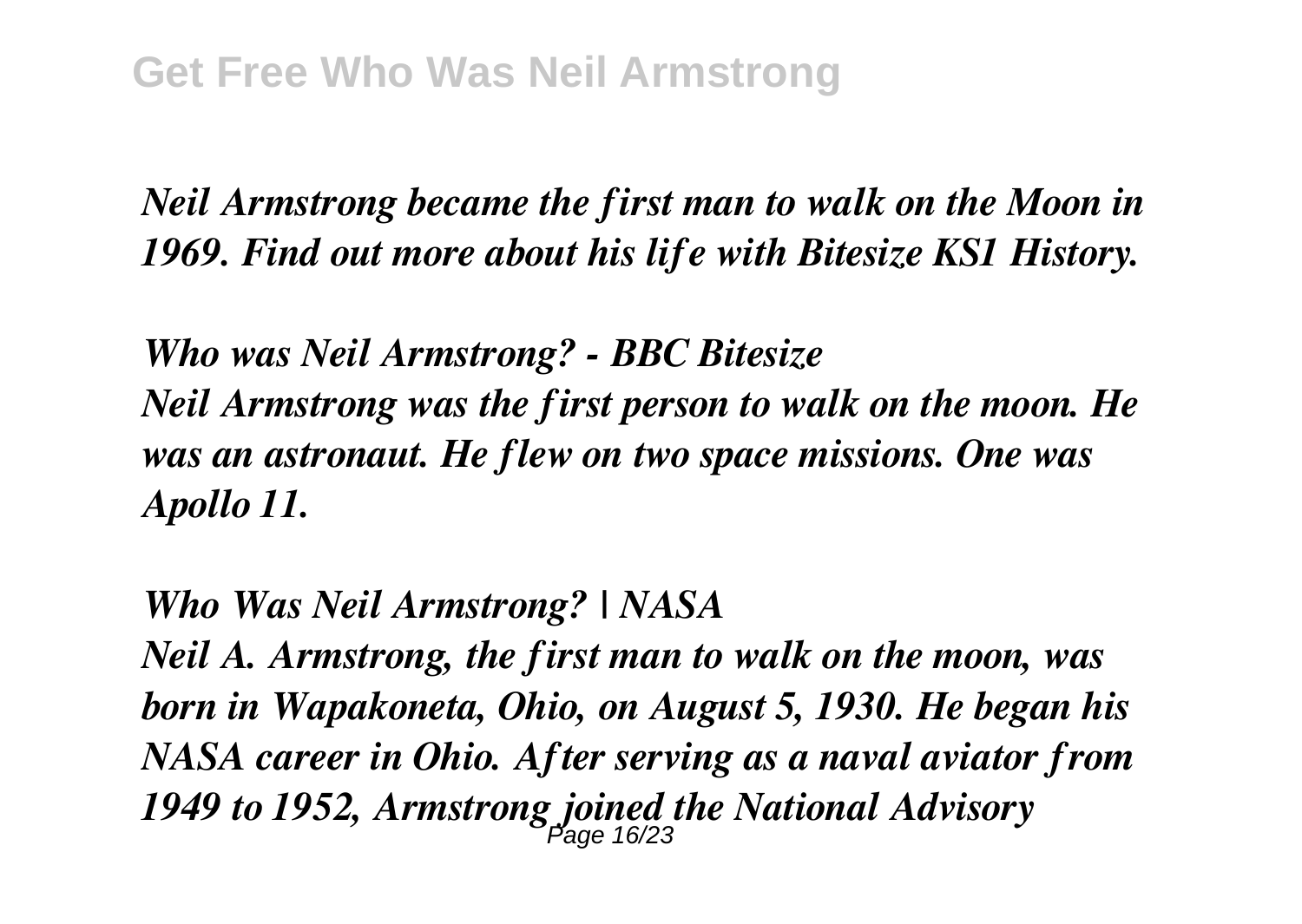### *Committee for Aeronautics (NACA) in 1955.*

*Biography of Neil Armstrong | NASA Neil Armstrong - Astronaut. Neil Armstrong fell in love with flying when his father took him for a ride in an aeroplane when he was six-years-old. As a boy, he loved to read about flying and built...*

*Neil Armstrong - Astronaut - BBC Bitesize Best known for: Being the first human to walk on the moon 1) Neil Armstrong was the first human to walk on the moon during the NASA (National Aeronautics and Space Administration) Apollo 11 mission on 20th July 1969. He* Page 17/23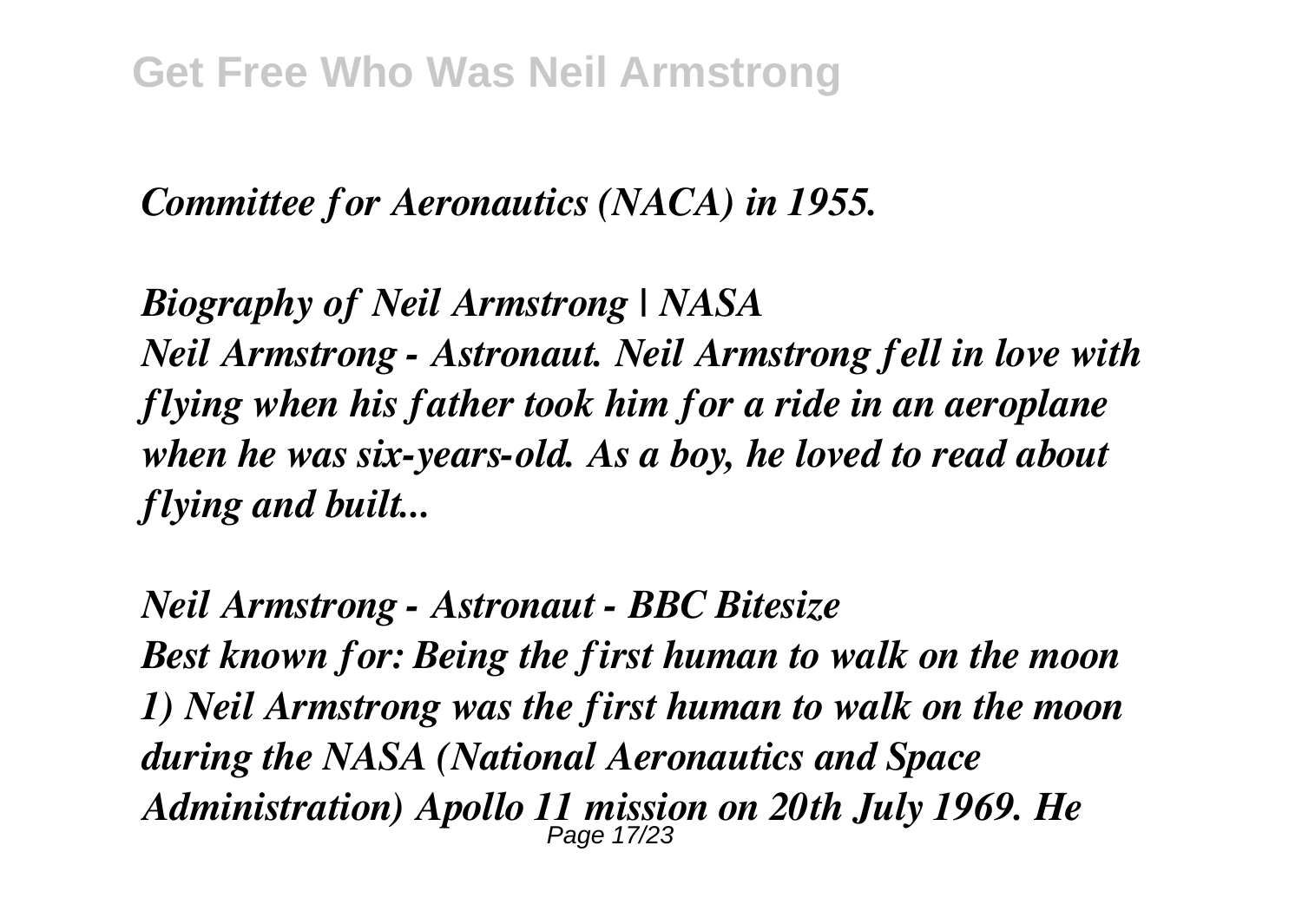# *completed the mission alongside co-pilots Edwin E. "Buzz" Aldrin and Michael Collins.*

*Neil Armstrong facts for kids | National Geographic Kids On July 20, 1969, NASA completed the seemingly impossible Apollo 11 mission to put the first two men – Neil Armstrong and Buzz Aldrin – on the Moon. Armstrong made history, jumping off the lunar...*

*Moon landing: Neil Armstrong's REAL reason for being 'very ...*

*Neil Armstrong was a NASA astronaut most famous for being the first person to walk on the moon, on July 20, 1969.* Page 18/23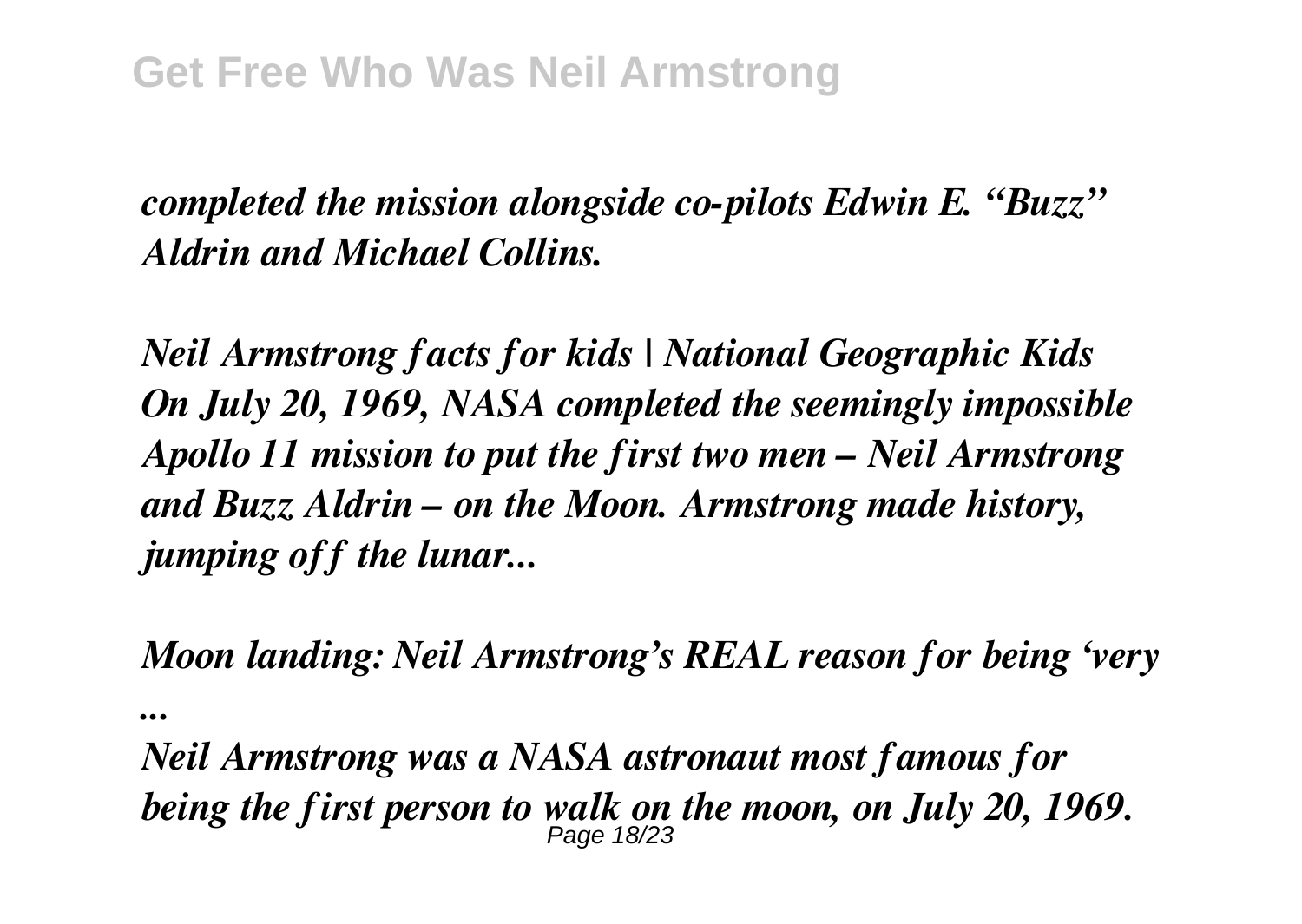*Armstrong also flew on NASA's Gemini 8 mission in 1966. He retired from NASA in...*

*Neil Armstrong: First Man on the Moon | Space Neil Armstrong was a famous American astronaut, aeronautical engineer and University professor. He is most famous for being the first man to step foot on the moon - one of the greatest achievements in human history. He flew the Apollo 11 spacecraft to the Moon with alongside his crewmates Edward E "Buzz" Aldrin and Michael Collins.*

*Neil Armstrong Facts for Kids - Twinkl Neil Armstrong was the first man to walk on the Moon* Page 19/23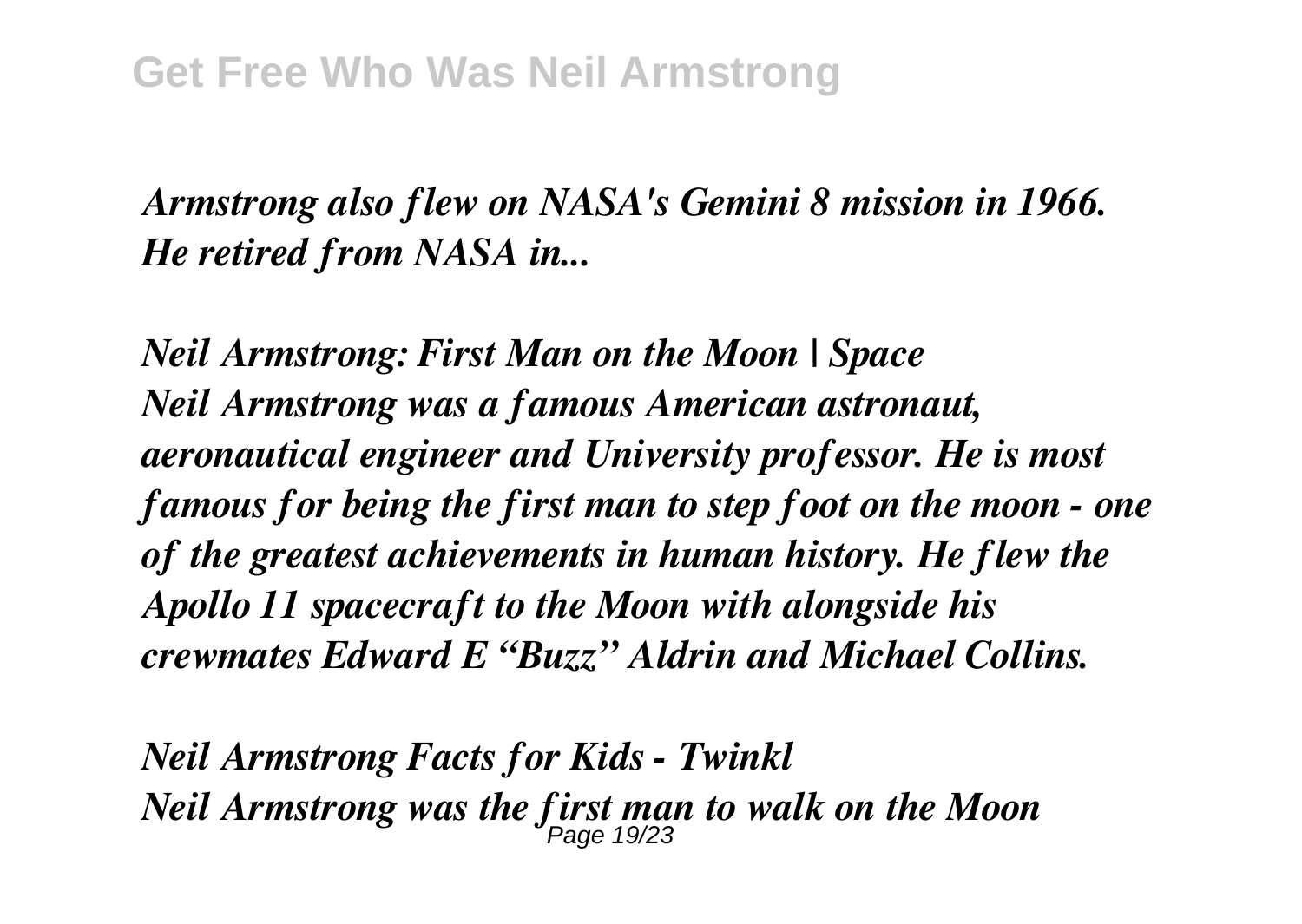*alongside astronaut Buzz Aldrin on July 20, 1969. The Apollo 11 Commander was often dubbed a "reluctant hero" who cherished his privacy and...*

*Neil Armstrong tragedy: Astronaut's sister revealed Apollo ... Neil was born on August 5, 1930 in Wapakoneta, Ohio. His love for flying started at a young age when his father took him to an air show. From then on his goal was to become a pilot. At the age of 15, he got his pilot's license.*

*Explorers for Kids: Neil Armstrong - Ducksters A t 10:56 p.m. ET on July 20, 1969, the American astronaut Neil Armstrong put his left foot on the lunar surface and* Page 20/23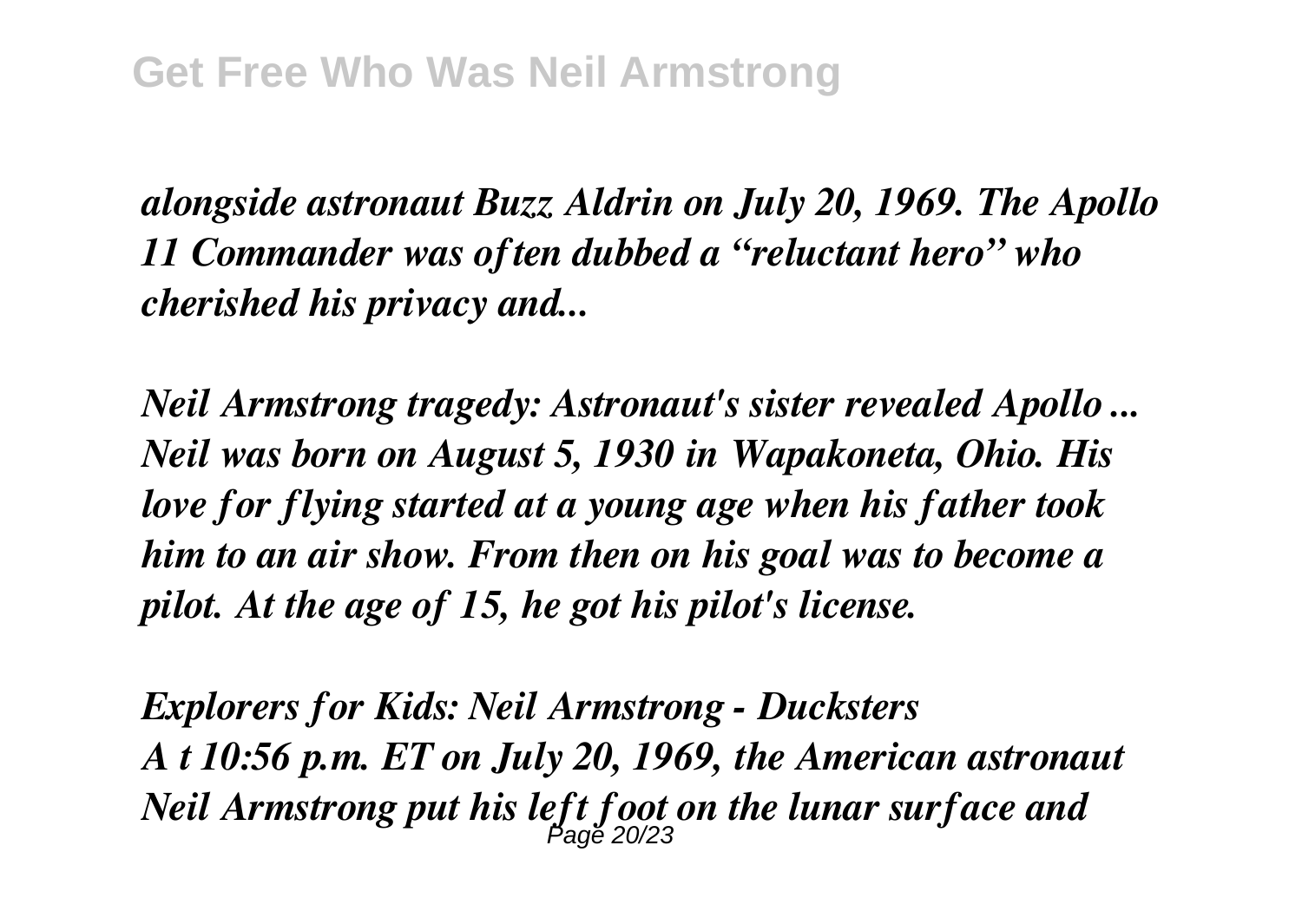*famously declared, "That's one small step for man, one giant leap for mankind."...*

*The History of Neil Armstrong's One Small Step for Man ... Neil Alden Armstrong (August 5, 1930 – August 25, 2012) was an American astronaut and engineer and is known as the first person to walk on the moon. On July 20, 1969, Neil Armstrong and Buzz Aldrin landed on the moon in a small spacecraft that had been sent to the moon using the Saturn V rocket. The mission was called Apollo 11.*

*Neil Armstrong - Simple English Wikipedia, the free ... Neil Alden Armstrong (5 August 1930 – 25 August 2012) was* Page 21/23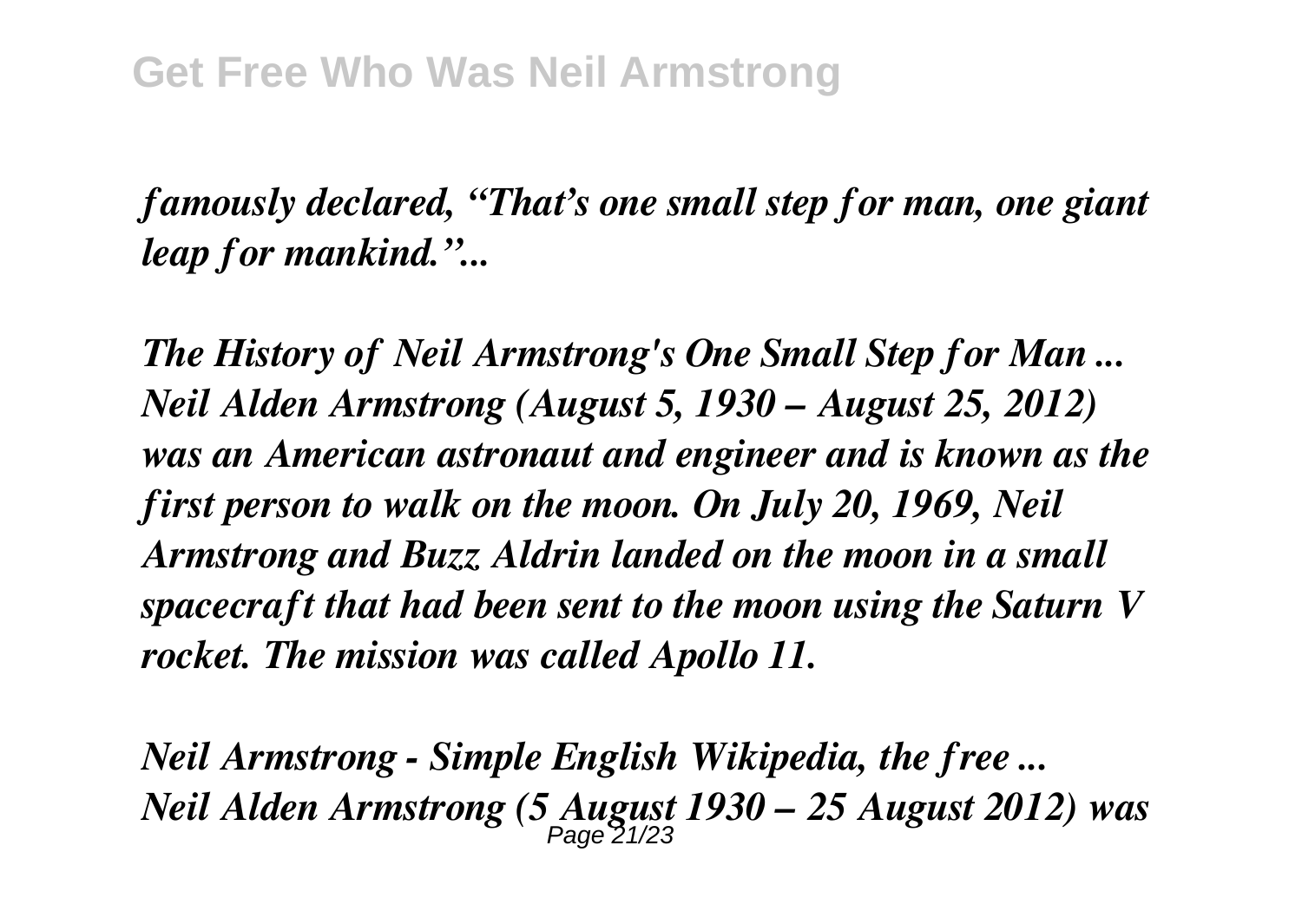*an American test pilot and astronaut, who was the commander of the Apollo 11 moon landing mission on July 20, 1969, in which he and Buzz Aldrin were the first humans to land on the moon, and he was the first man to walk on the moon.*

*Neil Armstrong - Wikiquote*

*Neil Armstrong, the first man to set foot on the moon, said, "That's one small step for man, one giant leap for mankind." ----- Si...*

*Neil Armstrong - First Moon Landing 1969 - YouTube Neil Armstrong, Actor: Kitty Hawk: The Wright Brothers'*